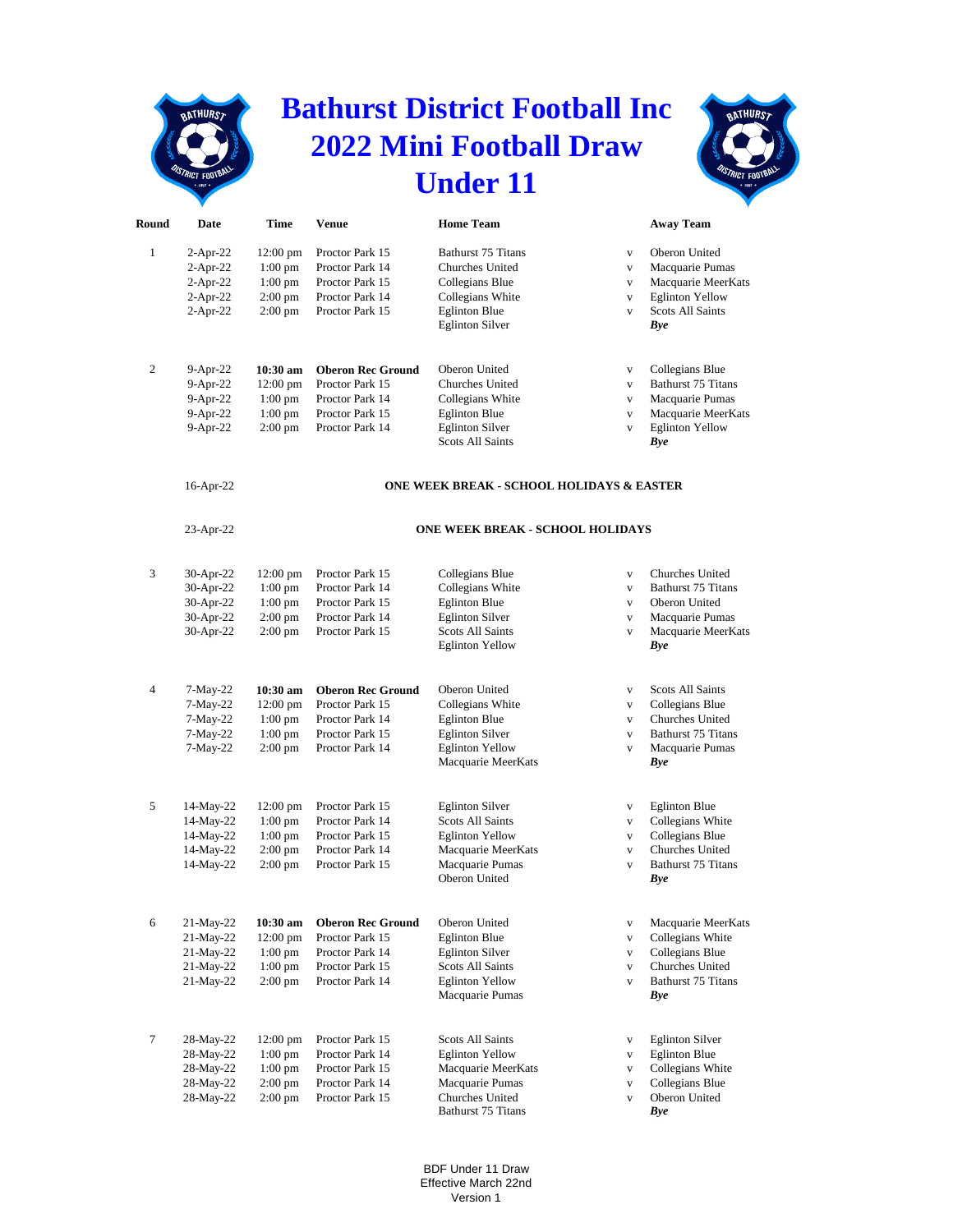| 8  | 4-Jun-22<br>$4-Jun-22$<br>$4-Jun-22$<br>4-Jun-22<br>$4-Jun-22$ | 10:30 am<br>12:00 pm<br>$1:00$ pm<br>$1:00$ pm<br>$2:00 \text{ pm}$ | <b>Oberon Rec Ground</b><br>Proctor Park 15<br>Proctor Park 14<br>Proctor Park 15<br>Proctor Park 14 | Oberon United<br><b>Eglinton Yellow</b><br>Macquarie MeerKats<br>Macquarie Pumas<br>Bathurst 75 Titans<br>Churches United | $\mathbf{V}$<br>$\mathbf{V}$<br>$\mathbf{V}$<br>$\mathbf{V}$<br>$\mathbf{V}$ | Collegians White<br><b>Scots All Saints</b><br><b>Eglinton Silver</b><br><b>Eglinton Blue</b><br>Collegians Blue<br><b>Bye</b> |
|----|----------------------------------------------------------------|---------------------------------------------------------------------|------------------------------------------------------------------------------------------------------|---------------------------------------------------------------------------------------------------------------------------|------------------------------------------------------------------------------|--------------------------------------------------------------------------------------------------------------------------------|
|    | $11$ -Jun-22                                                   |                                                                     |                                                                                                      | <b>JUNE LONG WEEKEND - NO GAMES</b>                                                                                       |                                                                              |                                                                                                                                |
| 9  | 18-Jun-22                                                      | $12:00 \text{ pm}$                                                  | Proctor Park 15                                                                                      | Macquarie MeerKats                                                                                                        | $\mathbf{V}$                                                                 | <b>Eglinton Yellow</b>                                                                                                         |
|    | 18-Jun-22                                                      | $1:00$ pm                                                           | Proctor Park 14                                                                                      | Macquarie Pumas                                                                                                           | $\mathbf{V}$                                                                 | <b>Scots All Saints</b>                                                                                                        |
|    | 18-Jun-22                                                      | $1:00$ pm                                                           | Proctor Park 15                                                                                      | <b>Eglinton Silver</b>                                                                                                    | $\mathbf{V}$                                                                 | Oberon United                                                                                                                  |
|    | 18-Jun-22                                                      | $2:00$ pm                                                           | Proctor Park 14                                                                                      | Bathurst 75 Titans<br>Churches United                                                                                     | $\mathbf{V}$                                                                 | <b>Eglinton Blue</b>                                                                                                           |
|    | 18-Jun-22                                                      | $2:00$ pm                                                           | Proctor Park 15                                                                                      | Collegians Blue                                                                                                           | $\mathbf{V}$                                                                 | Collegians White<br><b>Bye</b>                                                                                                 |
| 10 | 25-Jun-22                                                      | $10:30$ am                                                          | <b>Oberon Rec Ground</b>                                                                             | Oberon United                                                                                                             | $\mathbf{V}$                                                                 | <b>Eglinton Yellow</b>                                                                                                         |
|    | 25-Jun-22                                                      | $12:00 \text{ pm}$                                                  | Proctor Park 15                                                                                      | Macquarie Pumas                                                                                                           | $\mathbf{V}$                                                                 | Macquarie MeerKats                                                                                                             |
|    | 25-Jun-22                                                      | $1:00$ pm                                                           | Proctor Park 14                                                                                      | <b>Bathurst 75 Titans</b>                                                                                                 | $\mathbf{V}$                                                                 | <b>Scots All Saints</b>                                                                                                        |
|    | $25$ -Jun- $22$                                                | $1:00$ pm                                                           | Proctor Park 15                                                                                      | Churches United                                                                                                           | $\mathbf{V}$                                                                 | <b>Eglinton Silver</b>                                                                                                         |
|    | 25-Jun-22                                                      | $2:00$ pm                                                           | Proctor Park 14                                                                                      | Collegians Blue<br>Collegians White                                                                                       | $\mathbf{V}$                                                                 | <b>Eglinton Blue</b><br><b>Bye</b>                                                                                             |
| 11 | 2-Jul-22                                                       | $12:00 \text{ pm}$                                                  | Proctor Park 15                                                                                      | <b>Bathurst 75 Titans</b>                                                                                                 | $\mathbf{V}$                                                                 | Churches United                                                                                                                |
|    | 2-Jul-22                                                       | $1:00$ pm                                                           | Proctor Park 14                                                                                      | Collegians Blue                                                                                                           | $\mathbf{V}$                                                                 | Oberon United                                                                                                                  |
|    | 2-Jul-22                                                       | $1:00 \text{ pm}$                                                   | Proctor Park 15                                                                                      | Macquarie Pumas                                                                                                           | $\mathbf{V}$                                                                 | Collegians White                                                                                                               |
|    | 2-Jul-22                                                       | 2:00 pm                                                             | Proctor Park 14                                                                                      | Macquarie MeerKats                                                                                                        | $\mathbf{V}$                                                                 | <b>Eglinton Blue</b>                                                                                                           |
|    | 2-Jul-22                                                       | $2:00 \text{ pm}$                                                   | Proctor Park 15                                                                                      | <b>Eglinton Yellow</b><br><b>Scots All Saints</b>                                                                         | $\mathbf{V}$                                                                 | <b>Eglinton Silver</b><br><b>Bye</b>                                                                                           |
|    | $9-Jul-22$                                                     |                                                                     |                                                                                                      | <b>ONE WEEK BREAK - SCHOOL HOLIDAYS</b>                                                                                   |                                                                              |                                                                                                                                |
| 12 | 16-Jul-22                                                      | 10:30 am                                                            | <b>Oberon Rec Ground</b>                                                                             | Oberon United                                                                                                             | $\mathbf{V}$                                                                 | Macquarie Pumas                                                                                                                |
|    | 16-Jul-22                                                      | 12:00 pm                                                            | Proctor Park 15                                                                                      | <b>Bathurst 75 Titans</b>                                                                                                 | $\mathbf{V}$                                                                 | Macquarie MeerKats                                                                                                             |
|    | 16-Jul-22<br>16-Jul-22                                         | $1:00$ pm<br>$1:00$ pm                                              | Proctor Park 14<br>Proctor Park 15                                                                   | Churches United<br>Collegians Blue                                                                                        | $\mathbf{V}$                                                                 | <b>Eglinton Yellow</b><br><b>Scots All Saints</b>                                                                              |
|    | 16-Jul-22                                                      | $2:00 \text{ pm}$                                                   | Proctor Park 14                                                                                      | Collegians White                                                                                                          | $\mathbf{V}$<br>$\mathbf{V}$                                                 | <b>Eglinton Silver</b>                                                                                                         |
|    |                                                                |                                                                     |                                                                                                      | <b>Eglinton Blue</b>                                                                                                      |                                                                              | Bye                                                                                                                            |
| 13 | 23-Jul-22                                                      | 12:00 pm                                                            | Proctor Park 15                                                                                      | Collegians White                                                                                                          | $\mathbf{V}$                                                                 | <b>Eglinton Blue</b>                                                                                                           |
|    | 23-Jul-22                                                      | $1:00 \text{ pm}$                                                   | Proctor Park 14                                                                                      | Collegians Blue                                                                                                           | V                                                                            | <b>Eglinton Silver</b>                                                                                                         |
|    | 23-Jul-22                                                      | $1:00$ pm                                                           | Proctor Park 15                                                                                      | Churches United                                                                                                           | $\mathbf{V}$                                                                 | Scots All Saints                                                                                                               |
|    | 23-Jul-22                                                      | $2:00$ pm                                                           | Proctor Park 14                                                                                      | Bathurst 75 Titans                                                                                                        | $\mathbf{V}$                                                                 | <b>Eglinton Yellow</b>                                                                                                         |
|    | 23-Jul-22                                                      | $2:00 \text{ pm}$                                                   | Proctor Park 15                                                                                      | Macquarie MeerKats<br>Macquarie Pumas                                                                                     | $\mathbf{V}$                                                                 | Oberon United<br>Bye                                                                                                           |
| 14 | 30-Jul-22                                                      | 10:30 am                                                            | <b>Oberon Rec Ground</b>                                                                             | Oberon United                                                                                                             | $\mathbf{V}$                                                                 | <b>Eglinton Blue</b>                                                                                                           |
|    | 30-Jul-22                                                      | $12:00 \text{ pm}$                                                  | Proctor Park 15                                                                                      | Churches United                                                                                                           | $\mathbf{V}$                                                                 | Collegians Blue                                                                                                                |
|    | 30-Jul-22                                                      | $1:00 \text{ pm}$                                                   | Proctor Park 14                                                                                      | <b>Bathurst 75 Titans</b>                                                                                                 | $\mathbf{V}$                                                                 | Collegians White                                                                                                               |
|    | 30-Jul-22                                                      | $1:00$ pm                                                           | Proctor Park 15                                                                                      | Macquarie Pumas                                                                                                           | $\mathbf{V}$                                                                 | <b>Eglinton Silver</b>                                                                                                         |
|    | 30-Jul-22                                                      | $2:00$ pm                                                           | Proctor Park 14                                                                                      | Macquarie MeerKats<br><b>Eglinton Yellow</b>                                                                              | $\mathbf{V}$                                                                 | Scots All Saints<br>Bye                                                                                                        |
| 15 | $6$ -Aug-22                                                    | $12:00 \text{ pm}$                                                  | Proctor Park 15                                                                                      | Collegians Blue                                                                                                           | $\mathbf{V}$                                                                 | Collegians White                                                                                                               |
|    | $6$ -Aug-22                                                    | $1:00$ pm                                                           | Proctor Park 14                                                                                      | Churches United                                                                                                           | $\mathbf{V}$                                                                 | <b>Eglinton Blue</b>                                                                                                           |
|    | $6$ -Aug-22                                                    | $1:00$ pm                                                           | Proctor Park 15                                                                                      | Bathurst 75 Titans                                                                                                        | $\mathbf{V}$                                                                 | <b>Eglinton Silver</b>                                                                                                         |
|    | 6-Aug-22                                                       | $2:00 \text{ pm}$                                                   | Proctor Park 14                                                                                      | Scots All Saints                                                                                                          | $\mathbf{V}$                                                                 | Oberon United                                                                                                                  |
|    | 6-Aug-22                                                       | $2:00 \text{ pm}$                                                   | Proctor Park 15                                                                                      | Macquarie Pumas<br>Macquarie MeerKats                                                                                     | $\mathbf{V}$                                                                 | <b>Eglinton Yellow</b><br><b>Bye</b>                                                                                           |